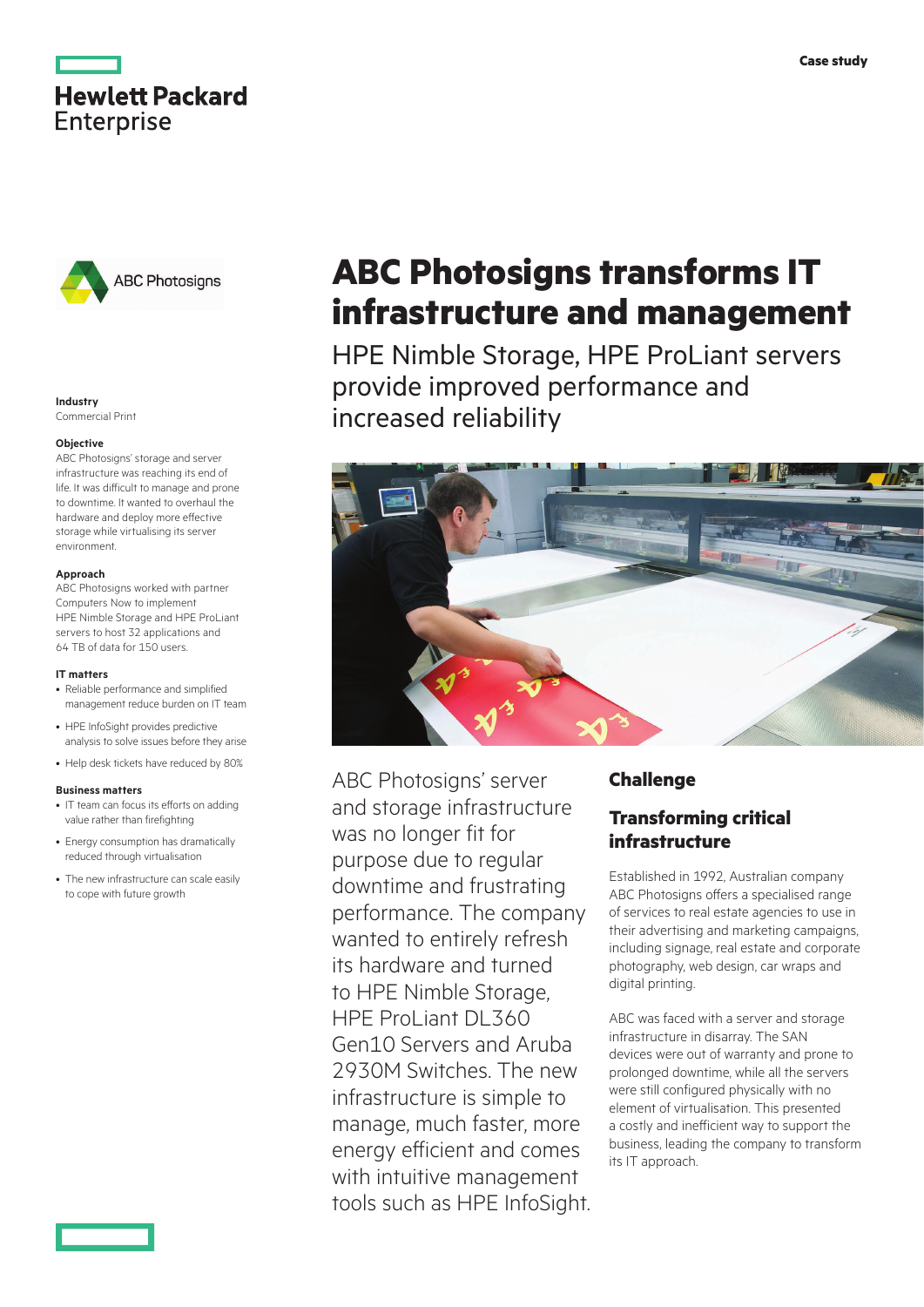"Previously, we had multiple people managing the hardware infrastructure; now, we need just one because the servers and HPE Nimble Storage simply get on with the job without complaint. It is hugely easier to manage, with instant notifications and predictive analysis that identifies issues before we even know about them. HPE InfoSight gives us access to all the reporting and statistics we need, providing actionable visibility from a single dashboard."

– Gavin Peattie, IT Officer, ABC Photosigns

ABC Photosigns transformed its server and storage infrastructure with HPE to deliver improved performance, simplified management, optimal availability and lower energy consumption.



"Our existing storage was a mess, by choosing a low-cost vendor, we had sacrificed performance and support. There was no local service in Australia, so we were reliant on a Thai help desk with no English language capability," explains Gavin Peattie, IT Officer of ABC Photosigns. "And the replication for disaster recovery hadn't been configured correctly so it didn't work. We clearly needed a fresh approach to storage."

For ABC, the value of its business lies in the data it holds – large datasets consisting of hi-resolution images used in marketing and advertising. It needs the ability to securely store and quickly access this data and wanted to install a new SAN that would give it high performance and peace of mind.

"Working with our local partner Computers Now, we looked at a number of options with several key criteria in mind – performance, cost and ease of management," adds Peattie. "The HPE Nimble Hybrid Array HF40 ticked all the boxes so it was the natural choice for us."

## **Solution**

### **A hybrid approach to storage**

The award-winning HPE Nimble Storage HF40 Adaptive Dual Controller 10GBASE-T 2-port Configure-to-order Base Array delivers flash storage and predictive analytics with an excellent all-flash capacity per TB in the industry. This hybrid flash array for mixed, primary workloads can also serve as a secondary flash array for backup and disaster recover while allowing ABC to put its backup data to work. The flash-enhanced architecture is combined with HPE InfoSight predictive analytics for

fast, reliable access to data and 99.9999% guaranteed availability.<sup>1</sup> ABC also deployed Aruba 2930M Switches as part of the modernisation program.

"We migrated 64 TB of data in one week to the new storage platform, using compression to free up an additional 10 TB," continues Peattie. "It was a simple and seamless process. Furthermore, by archiving 40 TB of older data, we could make it much quicker to access popular files, saving me a lot of work in the future."

At the same time, ABC revamped its server infrastructure, installing three HPE ProLiant DL360 Gen10 Servers, virtualised on Hyper-V. Thirty two customised apps now run as virtual machines, along with the full suite of Adobe® design products. This compares favourably with the 30 physical servers the company used to run.

"We've rationalised our IT estate and made it much more efficient in just three weeks," says Peattie. "Now our 150 users can access the information they need quickly and no longer have to deal with the frustrations of downtime"

## **Benefit**

### **Faster performance, simpler management**

Users now enjoy a massive boost in performance, making them more productive, while the IT team no longer has to spend hours firefighting technical issues – help desk tickets have reduced from around 40 per week to just seven or eight. This allows the team to be more proactive with a more strategic focus on adding value to the business.



<sup>1</sup>HPE Get Six Nines Guarantee: **[hpe.com/h20195/v2/](https://www.hpe.com/h20195/v2/Getdocument.aspx?docname=a00026086enw) [Getdocument.aspx?docname=a00026086enw](https://www.hpe.com/h20195/v2/Getdocument.aspx?docname=a00026086enw)**